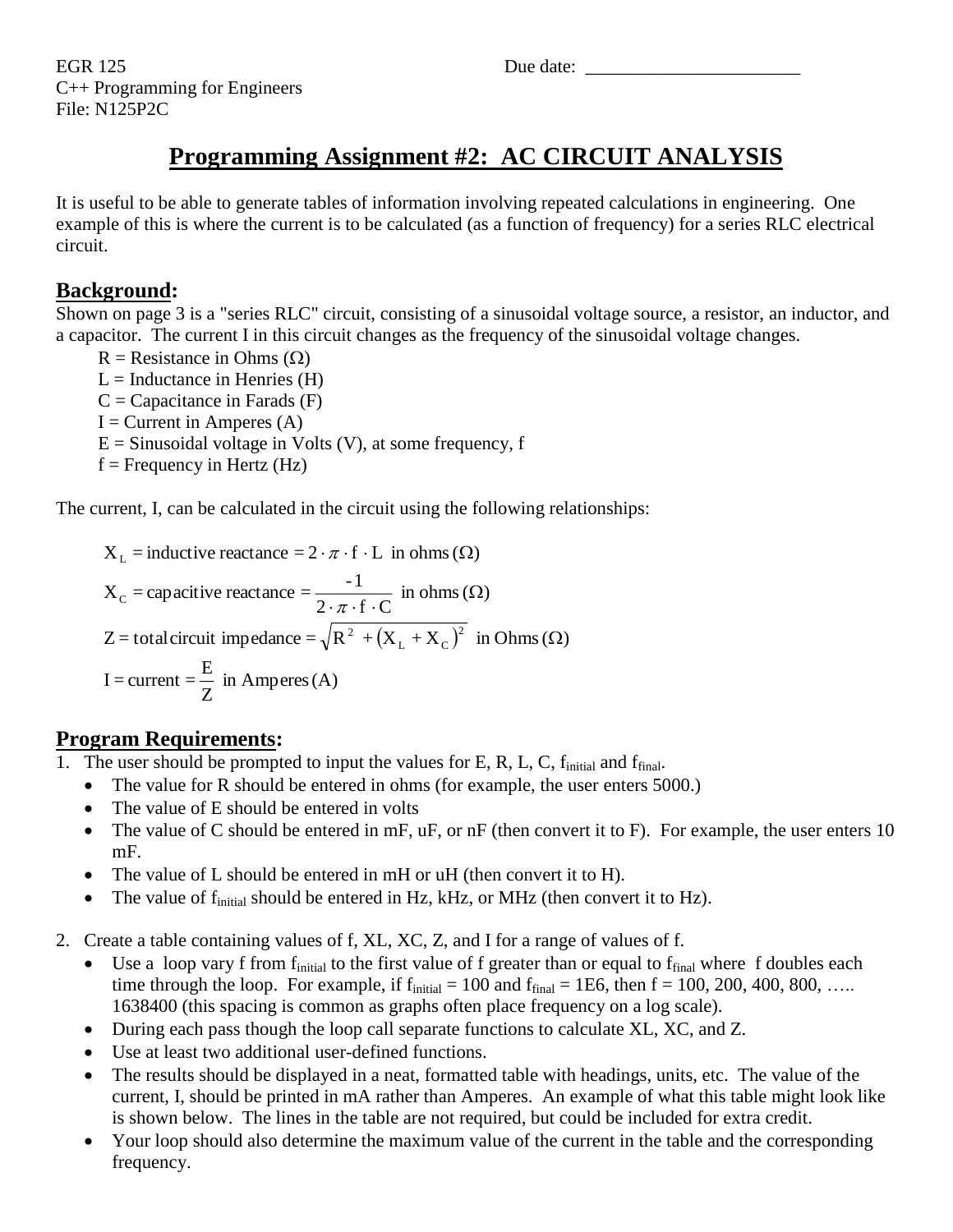- 3. The output should the table described above, as well as a title or brief explanation of the program, the values of the inputs, and the maximum value of the current and the frequency where I is maximum (include units with all input and output values).
- 4. The results should display f as an integer; XC, XL, and Z using one digit after the decimal point; and I with 3 digits after the decimal point (as shown below). The numbers should not be printed in scientific notation.
- 5. Include a loop that will give the user the option of re-running the program.
- 6. Include loops to allow the user to correct bad inputs. Test for the following:
	- Values entered for R, L, C, and E must be positive.
	- Proper units and prefixes must be used with inputs as described above.
	- $f_{initial} > 1$  Hz,  $f_{final} < 1E9$  Hz, and  $f_{final} > 2*f_{initial}$ .

**Example Output Table:** (for R = 5000  $\Omega$ , L = 20 mH, C = 0.02  $\mu$ F, E = 15V, f<sub>initial</sub> = 100, and f<sub>final</sub> = 1E6). Note: You might be able to print the ohm  $(\Omega)$  symbol using the ASCII extended character set (cout << " $10M\frac{352}{\cdot}$  - to print 10 M $\Omega$ ).

| Freq $(Hz)$ | $XC(\Omega)$ | $XL(\Omega)$ | $Z(\Omega)$ | I(mA) |
|-------------|--------------|--------------|-------------|-------|
| 100         | $-79577.5$   | 12.6         | 79721.9     | 0.188 |
| 200         | $-40000.5$   | 25.1         | 40286.4     | 0.372 |
|             |              |              |             |       |
|             |              |              |             |       |
| ٠           | ٠            | $\bullet$    | $\bullet$   |       |
| 1638400     | $-4.9$       | 205887.4     | 205943.3    | 0.073 |

**Program Testing:** Print your results and include them with your report for the following two cases:

- 1) The example shown above.
- 2) The values shown corresponding to your name in the table on the following page.

#### **Extra Credit Suggestions:** (up to 10 additional points)

- 1. Add lines to your table
- 2. Use prefixes to display the values of XC, XL, and Z in the output table as follows:

if value  $< 1000$  - express in Ohms  $(\Omega)$ 

if  $1000 <$  value  $< 1000000$  - express in kiloOhms (k $\Omega$ )

- if value >  $1000000$  express in MegaOhms (M $\Omega$ )
- 3. Express the frequency in Hz, kHz, and MHz (like suggestion 2 above).
- 4. Instead of suggestion 3 above, use commas in expressing the frequency (e.g., 80,000 instead of 80000).
- 5. Send the information from your table to a data file and retrieve the data and graph R, XL, XC, and Z versus frequency using Excel.
- 6. Create and use a library containing all of your functions.
- 7. Use your imagination!